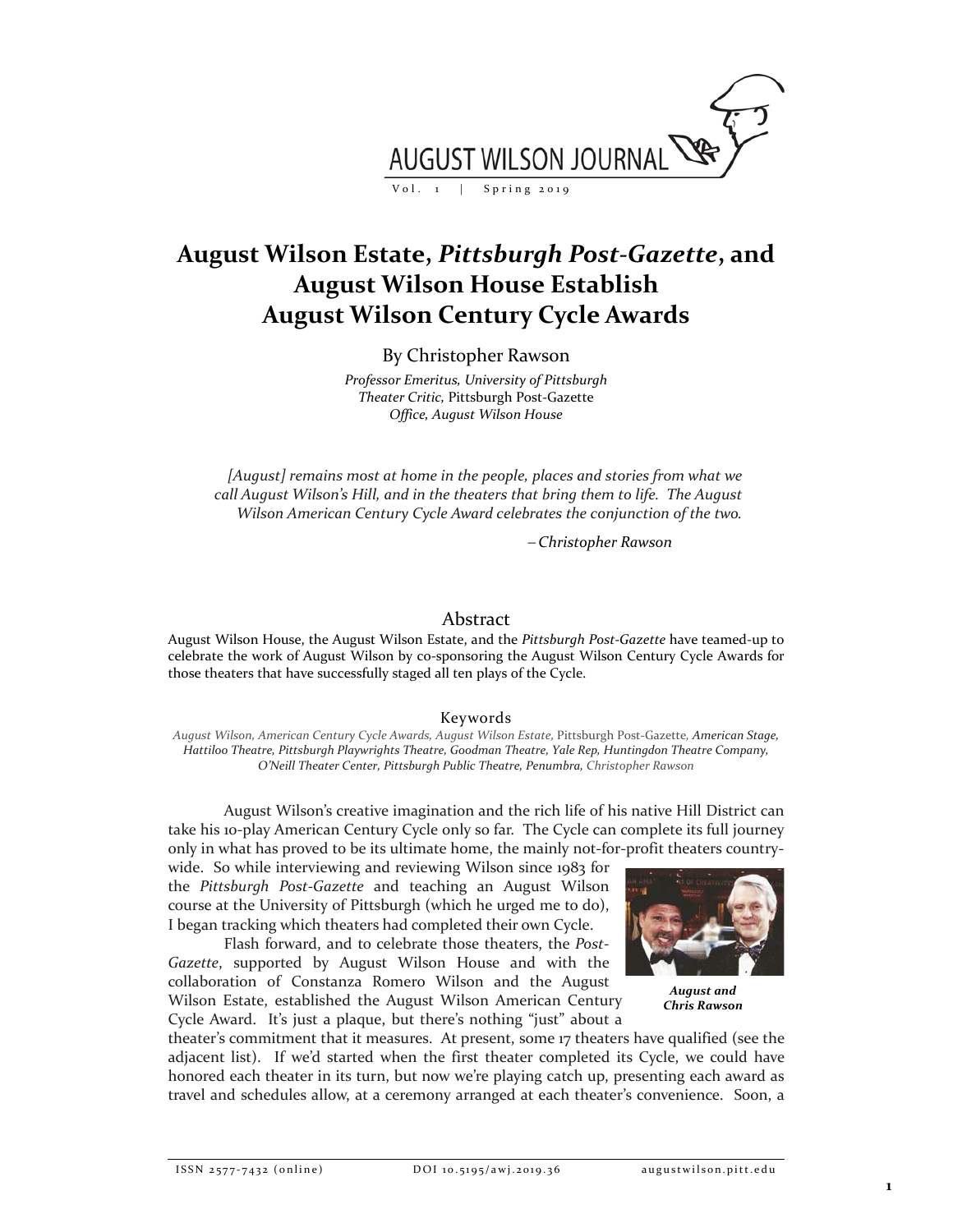Vol. 1 | Spring 2019

larger plaque listing all the qualifying theaters will hang in August Wilson House at 1727 Bedford Avenue, when the current restoration is completed.

So far we have presented seven awards. The first was to American Stage in St. Petersburg in 2017, just as they completed their Cycle with *Joe Turner's Come and Gone.* I went to Seattle Rep in early 2018, when they were doing their second *Two Trains Running*. Ms. Romero joined in that presentation, as she did for Mark Clayton Southers' Pittsburgh Playwrights Theatre on April 27, 2018, Wilson's  $73<sup>rd</sup>$  birthday. The next month I was in Houston to present the award to Eileen Morris' Ensemble Theatre, which threw a great reunion and party, and then Memphis when Ekundayo Bandele's Hattiloo Theatre was doing completing its Cycle with *Ma Rainey's Black Bottom*.

Pittsburgh Public Theater received its plaque last summer on the night it welcomed its new artistic director, Marya Sea Kaminski. In November, the Anthony Bean Community Theatre in New Orleans threw itself a fund-raiser and received its plaque from Pittsburgh's Wali Jamal, the only actor to have completed a Super Cycle – the 10 plays plus Wilson's autobiographical *How I Learned What I Learned.* (In time, we hope to honor actors' and directors' Cycles, but theaters first.)

Going back, the first to complete the Cycle was Chicago's Goodman Theatre, beating Seattle Rep by just three months. Those two the jump because they were in a small group with the Huntington and Mark Taper Forum as part of Wilson's unofficial tryout circuit, staging each new play while he was polishing it before its eventual arrival on Broadway. The even smaller group staged premieres, just three theaters, is led by Yale Rep, which did six, *Ma Rainey* through *Two Trains* and then *Radio Golf.* The Goodman did *Seven Guitars* and *Gem of the Ocean,* and the Pittsburgh Public, *Jitney* and *King Hedley II*. The first *Jitney!* (it had an exclamation point) had its premiere in 1982 at Pittsburgh's small semi-pro Allegheny Repertory Company, but the Public staged the revised, professional premiere in 1996, so you could say *Jitney* had its premiere in Pittsburgh twice. The Public then persuaded Wilson to delay writing *King Hedley II* so it and the new O'Reilly Theater could debut together in 1999.

As this suggests, Yale Rep has a good claim of being Wilson's theatrical home. So does the Huntington (as they say), since it staged the most of the plays pre-Broadway. But Wilson had several homes. Biographically, it was Pittsburgh. He was born in the Hill, lived there for 13 years, then moved a few miles to Hazelwood for a couple of years before leaving for the army and some teenage wandering. At 20 he was back on the Hill, where he embedded himself in its artistic, social and political life until he was 33. The experience of those years is the core of the Cycle, even of *Ma Rainey,* the only play not set in Pittsburgh. He said since it was his first play on Broadway he thought it needed a more important city, but it's just as full of the people he met and conversations he overheard in Hill diners, barbershops, backyards and jitney stations, on its street corners and porches. The Hill provided the rich brew into which he dipped the ladle of his transforming art.

However, Wilson didn't really commit himself to playwriting until he left for St. Paul, where he lived from 1978 to 1990, writing the first five plays (six, counting *Jitney!*); St. Paul, its Playwrights Center and Penumbra can also stake a claim (and they do) to be his theatrical home. So does Seattle, where he wrote the other plays and lived his final 15 years, until he died in 2005. There was another preeminent home along the way: Connecticut, of all places, home not just to Yale Rep but the O'Neill Theater Center. Minnesota, Connecticut and Washington: three predominantly white states where he said he could more clearly listen to those voices from the Hill.

When Wilson returned to Yale in 2005 to premiere *Radio Golf*, a few days before his 60th birthday, it had the feel of a reunion of the far-flung Wilson actors, some now famous, who had come to call themselves Wilsonian Soldiers. That night in New Haven was further evidence that Wilson had many homes. In the cities where theaters have dedicated themselves to his work, communities of Wilsonian actors and audiences flourish. Even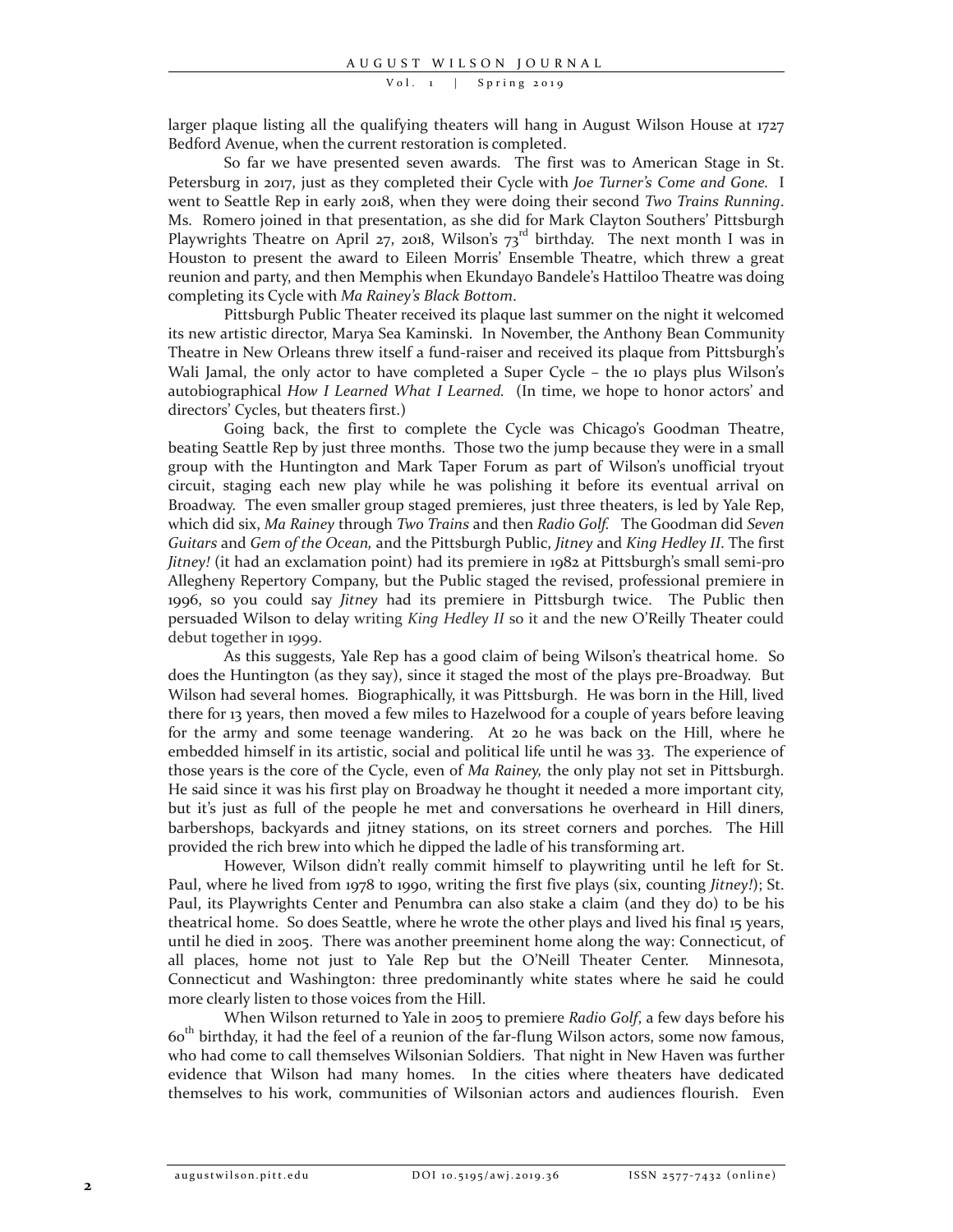#### RAWSON : AUGUST WILSON ESTATE , PITTSBURGH POST - GAZETTE, AND AUGUST WILSON HOUSE ESTABLISH AUGUST WILSON CENTURY CYCLE AWARDS August Wilson Journal | Vol . 1 | Spring 2019

Broadway is one such community: he worked there on eight plays, with two to come after his death. The Edison Hotel and its coffee shop considered him a resident.

Wherever else he was working, from Boston to Kansas City, St. Louis to L.A., he found similar stage doors and diners where he could hang out. His angry testimonies about racism, the indignities of being black or just trying to get a check cashed--all evidenced his argument with America, but he was thoroughly at home in the continent-wide American theater. I was the first to call his plays the Pittsburgh Cycle, but American Century Cycle makes the justifiably more expansive claim.

At the end, Wilson was at home in Seattle, where he died, and once more in Pittsburgh, where he was brought (by his direction) for his funeral at Soldiers & Sailors Memorial and burial in Greenwood Cemetery. But he remains most at home in the people, places and stories from what we call August Wilson's Hill, and in the theaters that bring them to life. The August Wilson American Century Cycle Award, presented jointly by his hometown newspaper and his childhood home, celebrates the conjunction of the two.

## Author Bio

Mr. Christopher Rawson is senior theater critic at the *Pittsburgh Post-Gazette*, an emeritus member of the Pitt English Department, and an officer of August Wilson House.

## Photos



*The AWACC Award plaque given to Houston's Ensemble Theatre, similar to those being gradually given to theaters that qualify.*



*Ekundayo Bandele, founder of Hattiloo Theatre in Memphis, accepts the Cycle Award from Chris Rawson in May, 2018.*



*Pittsburgh Public Theater managing director Lou Castelli and artistic director Marya Sea Kaminski are presented with the Cycle Award by Chris Rawson in August, 2018.*